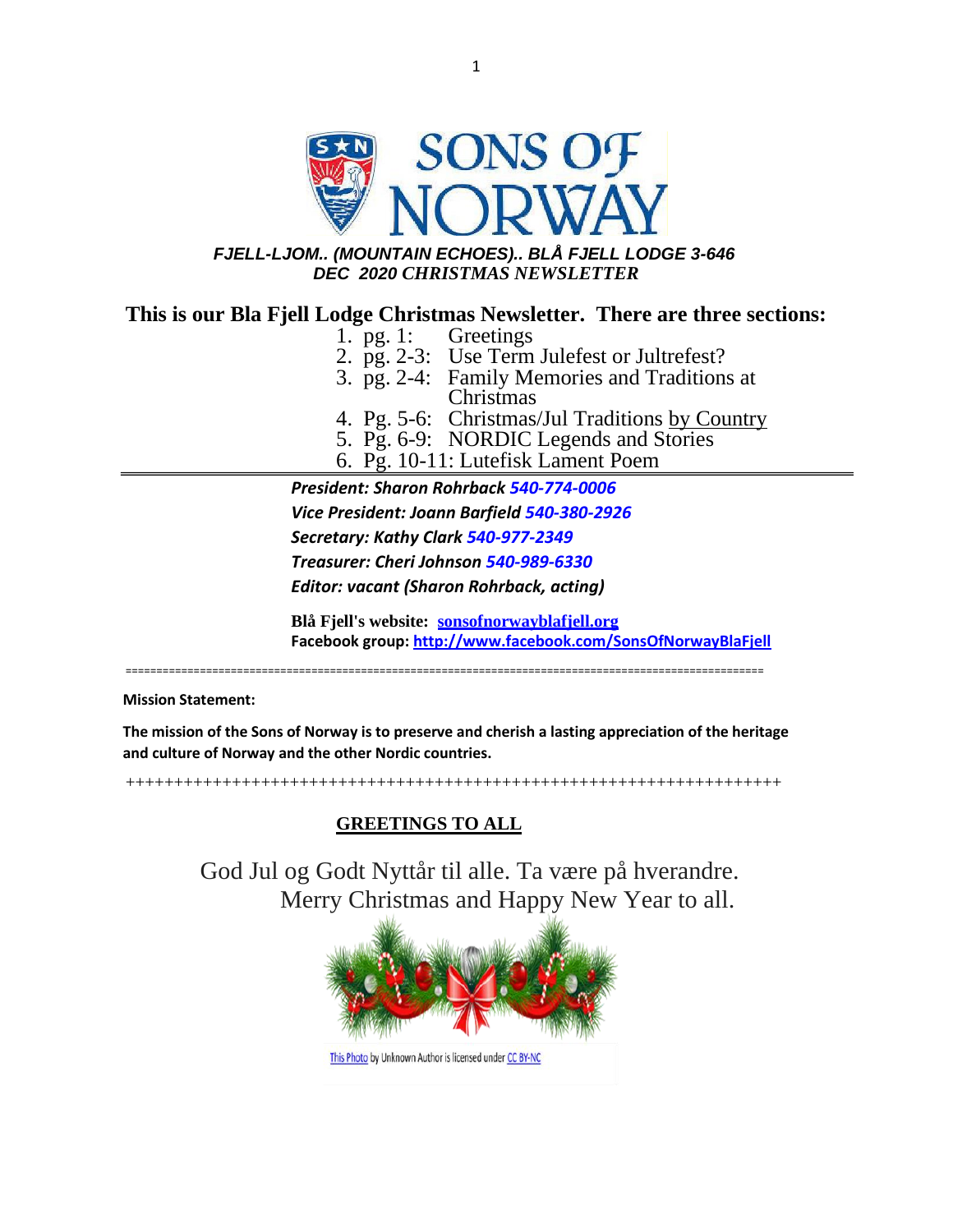#### **SECTION 2: USE TERM JULEFEST OR JULETREFEST?**

(In January 2019, Sharon asked Third District and Bla Fjell Cultural Directors)

# **Response from Kathy Dollymore:**

I believe they are used interchangeably now

Julefest is the Christmas party. (no dancing around a tree)

Juletrefest is the Christmas Tree party.( a tree to dance around)

# **Response from Cheri Johnson** from link [www.norwegian.classes/norwegian-traditions.](http://www.norwegian.classes/norwegian-traditions)

"Juletrefest" is a Norwegian party tradition that usually takes place in "romjula", i.e. the period between Christmas and New Year's Eve. Some "juletrefester" will also run into the New Year.

# +++++++++++++++++++++++++++++++++++++++++++++++++++++++++++++++++++ **Section 3: FAMILY MEMORIES AND TRADITIONS AT CHRISTMAS**

**From Kathy Clark: The Christmas I realized I was not a Sonja Heinie.** When I was about 10 yrs. old in cold Minnesota, ice skating was very popular. I wanted to be a famous ice skater like Sonja Heinie. I had been skating on the kind that clamped on my boots, so skating was not hard to do. When I got my beautiful white figure skates for Christmas I was elated. I quickly put them on at a small pond by our house to make my first figure 8 on the ice. Oh, my was I in for a surprise, I could barely stand up because my ankles were so weak. It was very painful, but I kept trying with no improvement. So much to my disappointment I did not become a famous ice skater.

**From Lucy Hochstein: Santa's Magic.** I've always wondered if my parents did this because it is a Danish tradition, as my grandfather was from Denmark. When I was young and living in Charleston, SC, we went to midnight mass Christmas Eve. It was beautiful and exciting to stay up so late. Santa came after we had gone to bed Christmas Eve night. When we came downstairs Christmas morning Santa had brought the decorated Christmas tree and presents underneath and filled our stockings, which we had hung the night before. Busy Santa! For a child it was magical.

# **From Bob: Christmas gatherings in Lancaster, PA.**

The following is strictly a family tradition; it had nothing to do with my German heritage. On Christmas Eve each year my mother's side of the family would get together for a social evening. The men played cards, the women would socialize and catch up on the news, and we four cousins would watch TV and play games. Earlier in December we would draw names and then each of us would purchase a gag present for another member of the family which would be presented at our Christmas Eve socials. I remember this practice continuing until after I was in the Navy. As a matter of fact, I was in Lancaster one Christmas season while on leave, and I was given a gag gift that said it was a naval award. When I opened it there was a card with a red stone attached, and the card said, "You have a lovely navel".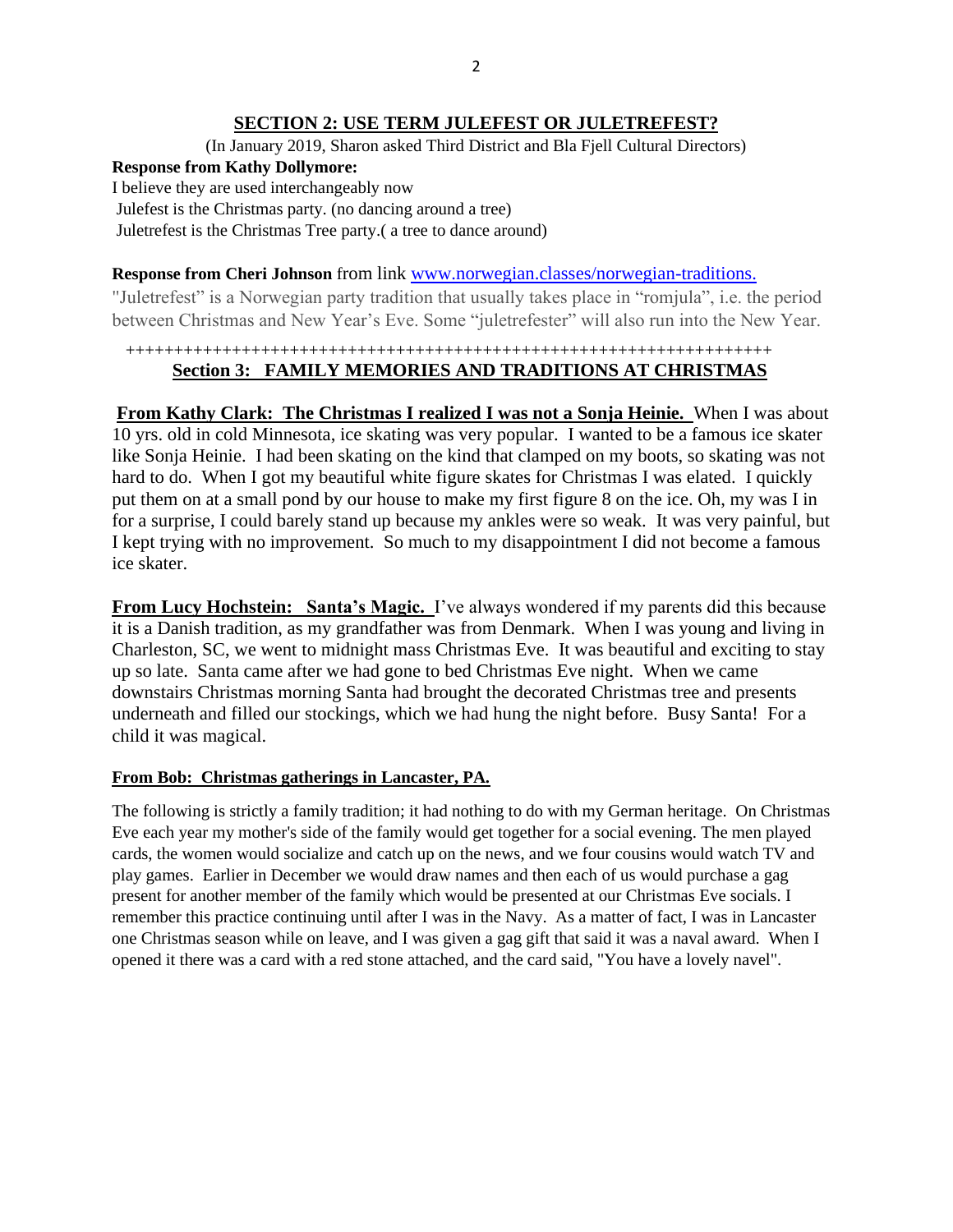#### **From Joann Barfield: Memories of Christmas in North Dakota**

Happy memories of Christmas in a simpler time and place .. beginning with the highlight of the season, the school Christmas program, which included the only appearance of Santa Claus .. he was not on every street corner or in every store in town .. however, one year Santa Claus (my dad) did come down Main Street in a horse-drawn sleigh! No Midnight Mass services in rural North Dakota; Christmas services were held, weather permitting, the Sunday before Christmas.

Our family Christmas celebrations were two-part .. Christmas Eve with my mother's Icelandic family in our hometown; Christmas Day with my dad's Norwegian family in his hometown, some 30 miles away.

Christmas Eve was usually held at my aunt's little house, with toasted cheese sandwiches as we waited to begin until my uncle, the Postmaster, completed putting up the evening mail. Since a large part of Mother's family (two aunts and their children) lived "away", this was a small gathering .. in addition to aunt and uncle and children, Avi (grandfather in Icelandic), an uncle, my parents, brother and I .. with a small number of gifts, one per person!

Christmas Day was the long drive up to my dad's hometown. One record-breaking winter, when our car was "snow bound" most of the winter, the four of us made the drive in my dad's Standard Oil gas truck! The Christmas festivities would be held at one of four large homes of Dad's sisters or brothers (either in town or farm homes), with a house full of some 25-30 people around several dining tables full of lutefisk and lefse and rosettes, beginning with the **table prayer in Norwegian!** The gift exchange was done by "drawing names", so it was just one per person, but still a grand process .. **still no Santa Claus!** That was a marked contrast to the Barfield Christmas of these days, with gifts piled all around the Christmas tree, halfway across the living room!

Despite the comparative "spartan" celebration of those days, they were the ultimate of what is known today as "hygge", with the most important part being the gathering together and family and friends .. whether in school, homes, or church. Warm memories of Happy Days!

#### **From Sharon Rohrback: Both Christian and Secular celebrations well-remembered.**

 In Gary, MN, my mother's family and relatives always celebrated a true Christian Christmas. When I was about 13, we joined them for one Christmas after a 10-hour drive in fog and snow. On Christmas eve, an older member would read the Christmas story from book of Luke. On Christmas day, gifts were opened and were always from a relative --never from Santa Claus. Then there was a "white meal" of lutefisk, lefse and mashed potatoes.

 At home in Waterloo, IA, we had both a Christian Christmas and secular Santa Claus tradition. We would worship at Advent and Christmas Eve services, and open family-and-Santa Claus gifts Christmas Day. Our family has never spent a lot on Christmas presents. When all of us kids were home, my parents bought one main gift for family use and put fruits and nuts in our stockings. We children each were given \$1.00 shop downtown for family member gift. We would then gather with my paternal parents and relatives, who lived in the same town. We'd each receive a couple dollars and when someone was 10 years old, he/she would get an umbrella.

 Early in the week before Christmas Eve, the church youth performed in a half-hour stationary Living Nativity manger scene with live donkey and a couple sheep. People watched from their cars, listening to a reading from Luke read over a loudspeaker. Brrr- it was cold. Especially when we ran after two sheep who got loose into 10" snow. After I left home, Mom helped by being Mary and the donkey was chewing on her veil.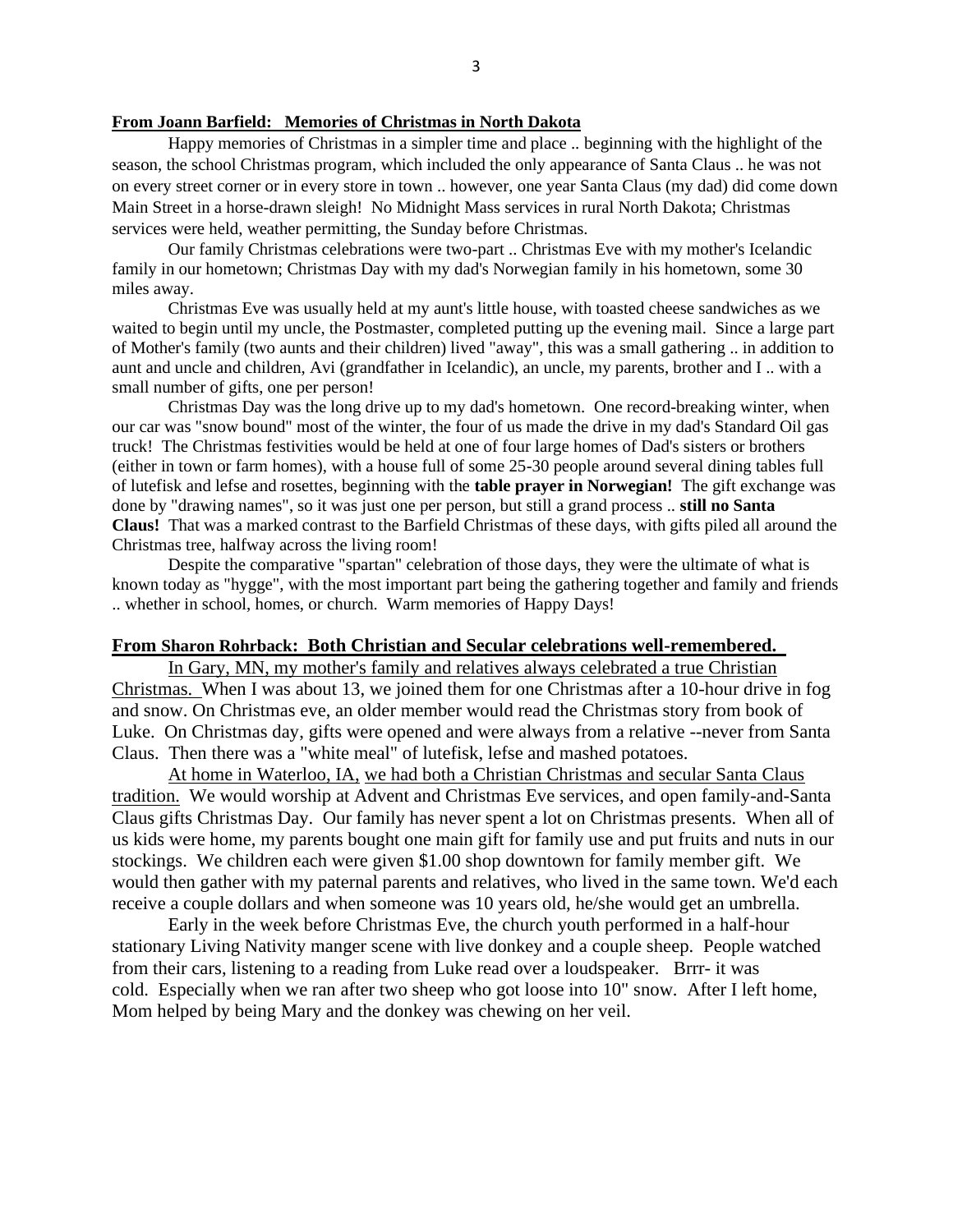# **From Cheri Johnson: St. Lucia Celebration at home Dec. 12, 2020**

(note from Sharon: At St. Andrew Catholic Church St. Lucia concert, children from our lodge plus several others Cheri gathers, lead the procession at the beginning. Cheri's granddaughters also do a procession at our Bla Fjell lodge Julefest gathering.

Today we celebrated St. Lucia in our home with our family. That was a lot different than last year with 500 people at St. Andrews Catholic Church. This year Makenzie and Victoria wore nightgowns as if they just woke up and served Lucia buns to the family. In Sweden and Norway, we would have had coffee too. Each girl got to wear a crown.... gold for the oldest and greenery for the youngest. They both carried 3 kinds of Lucia buns. It was fun to do something different! These girls are so willing to participate in heritage activities. They are both members of the Sons of Norway and also Adrian! We all have Norwegian genes!

St. Lucia buns: St. Lucia (Cheri's granddaughters Makenzie and Victoria)



++++++++++++++++++++++++++++++++++++++++++++++++++++++++++++++++++++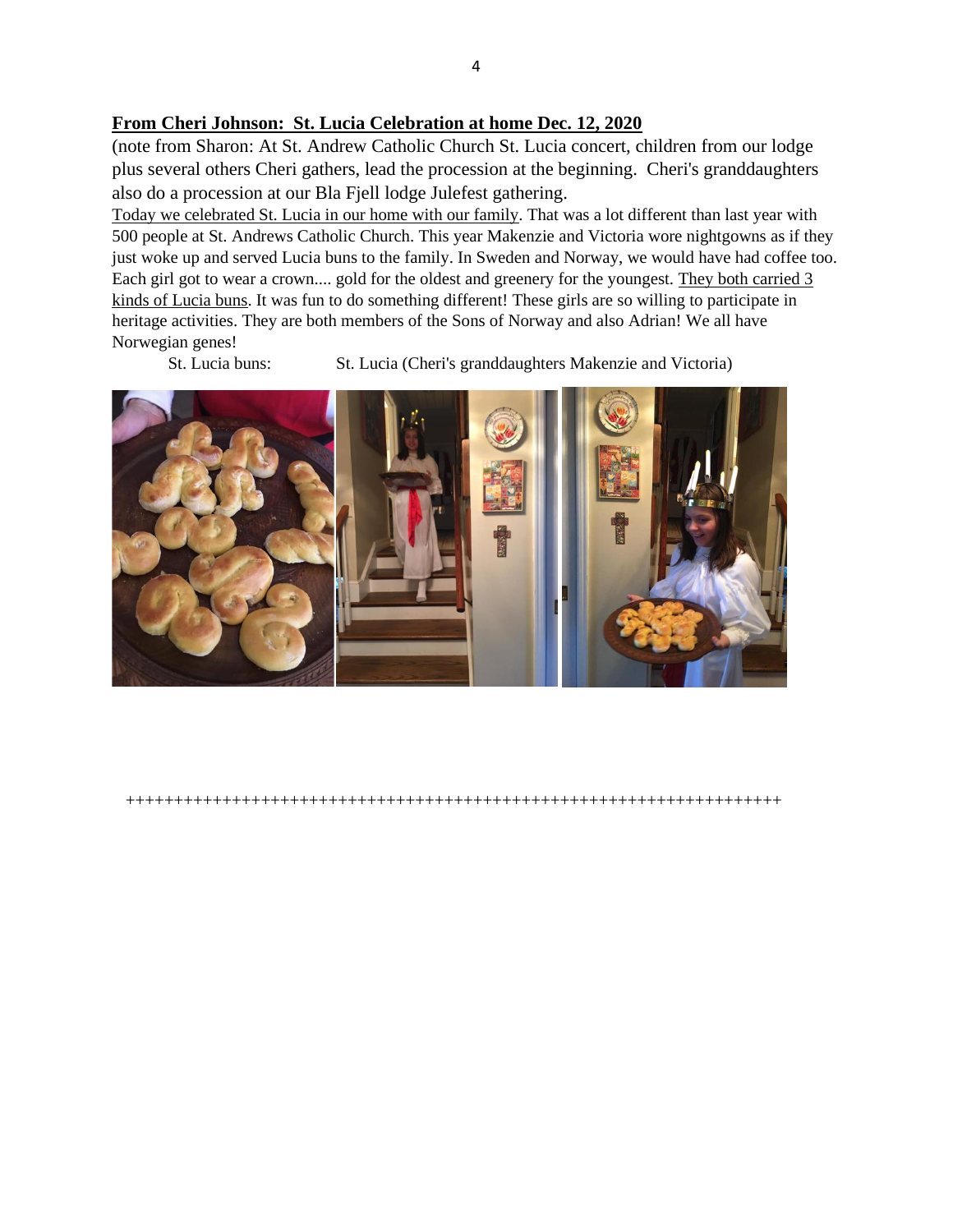# **Section 4: CHRISTMAS/JUL TRADITIONS BY COUNTRY**

(not alphabetic order; I had to adjust spacing to avoid splitting an article across pages (from sources such as web search and Cheri Johnson Dec 2017 program to our lodge)

# **DENMARK: Merry Christmas – Glaedelig Jul**

Danish enjoy advent calendars, the advent wreath, TV series with 24 episodes, and buying special Christmas cards at the Jule market because the money is given to charities.

**Dec. 23:** The Christmas tree has a gold/silver star on it and is decorated right before Christmas Eve, and everyone enjoys dancing around it.

**Dec. 24 Christmas Eve: 1) Julemanden comes in with his sleigh and nissers**. The animals and birds are always given wheat/nut treats. 2) **The big meal is on Christmas Eve.** It consists of roast pork/duck/or more rarely roast goose; caramelized potatoes, red cabbage and plenty of [brown gravy,](https://en.wikipedia.org/wiki/Brown_sauce_(meat_stock_based))  cranberry jam/sauce. For dessert, [risalamande,](https://en.wikipedia.org/wiki/Risalamande) a cold rice pudding dish, is served with a hot cherry sauce, traditionally with a whole almond hidden inside. The lucky finder of this almond is entitled to a small gift, which is traditionally a marzipan pig. In some families, it is tradition that the rice pudding dessert is made with the remaining rice porridge from the previous evening, a meal served on the

23rd, *Lillejuleaften* (Little Yule Eve), with cinnamon, brown sugar, and butter. It is eaten warm with a fruit drink or sweet malt bee. 3) **after the meal** (some families dance BEFORE the meal) the family will dance around the *[Juletræ](https://en.wikipedia.org/wiki/Christmas_tree)* and sing Christmas carols and hymns like "Nu er det jul igen" (Now it is Yule again) and "Et barn er født i Bethlehem" (A child has been born in Bethlehem). When the singing is complete, presents from under the tree are handed out by the children or in turn. After they have been opened, there are more snacks, candy, chips, and sometimes the traditional *[Gløgg](https://en.wikipedia.org/wiki/Gl%C3%B8gg)*.

# **FINLAND: Merry Christmas – Hyvää joulua**

Everyone tries to be home for Christmas, even the fisherman. Cleaning the whole house is very important. The tree is put up the day before Christmas. Animals are always given treats. It is common to visit the cemeteries to remember family/friends. Candles in hanging lanterns are left there.

**Dec 24. Christmas Eve:** Joulupukki gives the children presents in person while parents watch. Santa Claus actually lives in the Northern part of Finland in a Christmas Village called Korvatunturi. He rides with a Christmas goat and a reindeer. It is a tradition to have a Sauna on Christmas Eve.

**Dec. 25. Christmas Day:** is quiet. Christmas food is lutefisk, pork, mash potatoes, rutabaga, carrots, salmon, rice pudding with plum jam/juice.

**Dec. 26, Boxing Day:** everyone goes skiing or skating. The name comes from a time when the rich used to box up gifts to give to the poor**. Boxing Day** was traditionally a **day** off for servants, and the day when they received a special Christmas box from their masters. The servants would also go home on **Boxing Day to give Christmas boxes to their families.**

# **NORWAY: Merry Christmas – God Jul or Gledelig Jul**

Huge Christmas trees grow in Norway and are sent to other countries like England and the USA as gifts. In Norway, a huge heap of wheat is left outside for birds to eat during the winter. Everyone likes to go caroling dressed as Wisemen and Shepherds. Norwegians light a candle every night from Christmas Eve to New Year's Day. Making 7 kinds of cookies is traditional in Norway.

**Dec 24 Christmas Eve:** Traditional paper heart baskets are on the trees with candles in them. It is a fun tradition to write notes on each present and read them before opening the presents. Julenissen (Nisse) is Santa Claus. The Nisse are small gnomes, who have a goat pulling a cart.

**Dec. 25 Christmas Day:** Christmas dinner is pork/mutton ribs, red or white cabbage with caraway seeds/vinegar, potatoes, carrots, rice porridge with butter, cinnamon, sugar, and an almond. Julekake with raisins, cardamom, fruit candies is popular.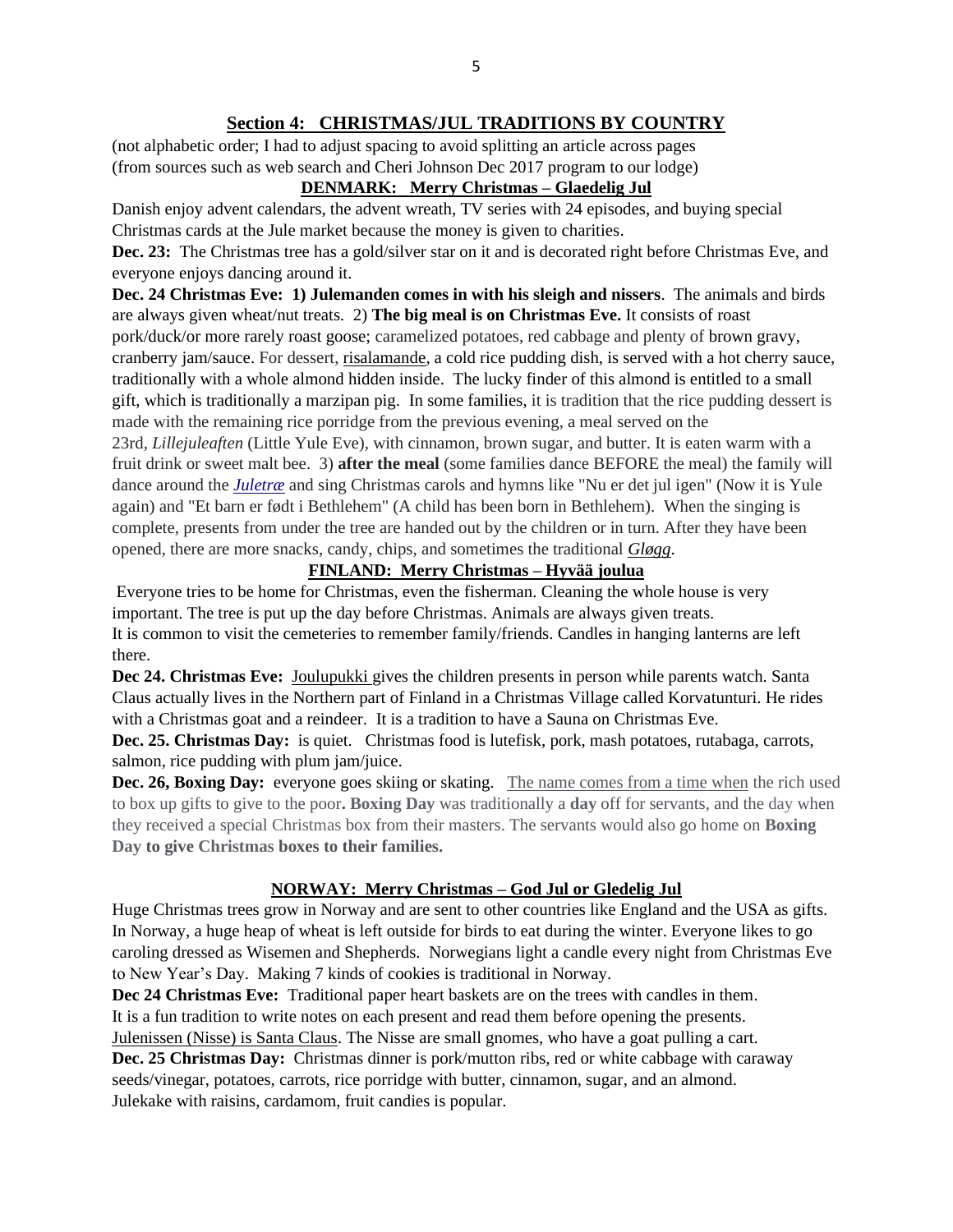#### **ICELAND: Merry Christmas – Gleðileg jól**

The Icelandic Christmas period is an intriguing mixture of religious practice and [traditional](http://www.grapevine.is/Features/ReadArticle/Slice-of-Icelandic-Christmas-Through-the-Ages) folklore, beginning on 23 December and ending on Epiphany, 6 January. It is a tradition to visit the cemeteries to honor the dead.

**Dec. 12 to 24th**: unlike most countries that have a single Father Christmas / Santa Claus character, Icelandic children are fortunate enough to be visited by 13 Yule Lads of Iceland come from Dec. 12 to the 24th. They have been doing this since the 1600's. These guys are playful elves who love to eat and play tricks. (see longer article in Legend section).

**Dec. 23:** Icelanders eat skate (a fish) and decorate their tree right before Christmas. Christmas trees are evergreens with a star or crown on top.

**Dec. 24 Christmas Eve**: Gifts are open. Everyone has new Christmas clothes and books.

**Dec. 25 Christmas Day**: The big meal is on Christmas Day with family and friends.

Christmas dinner is always smoked roast lamb, rock ptarmigan, rotten skate (a fish) and leaf bread made of dough cut in patterns and fried. Fish is also popular to eat.

**Epiphany and New Year's Eve:** Bonfires are lit.

#### **SWEDEN: Merry Christmas - God Jul**

Straw ornaments fill the Christmas trees. They remind the Swedes of Jesus in the manger. Goats of straw in the house guard the tree.

**Dec. 13 - St. Lucia:** St. Lucia is celebrated. St. Lucia awakes early in the morning and serves coffee and "Lussekatts" buns made with saffron and raisins, to her parents. She wears a crown of candles and

lingonberries, a white gown with a red sash, and sings the Lucia song. Other maidens and star boys follow behind her. **Monks told the story of the real St. Lucia who served bread to the starving Christians** in catacombs of Rome. She was killed and became a saint for her love of God and the people. It is an honor to be chosen as a Lucia.

**Dec. 24 Christmas Eve**: Jultomten is the Christmas gnome. He is often left porridge to eat. Presents are opened on Christmas Eve. Everyone watches Donald Duck.

**Dec. 25 Christmas Day**: People go to church on Christmas Day. Christmas dinner might be lutefisk, herring, pork, ribs, salmon, red cabbage, roast beef, ham, meatballs, sausages, pickles, and salads... a real smorgasbord. Dessert would be pepperkakor cookies, rice porridge, and raspberry jams.

**Jan. 13** - end of Christmas.

++++++++++++++++++++++++++++++++++++++++++++++++++++++++++++++++++++

# **Section 5: NORDIC (and one German) LEGENDS AND STORIES**

#### **1. NORWEGIAN NISSE AND SWEDISH TOMTE**

(from Ingebretsen marketplace site, article dated 11/10/19)

**Overview about the old domestic nisse or tomte:** *nisse* (usually Norwegian) and a *tomte* (usually Swedish) are similar characters. They are both solitary, mischievous domestic sprites responsible for the protection and welfare of the farmstead and its buildings. Tomte literally means "homestead man" and is derived from the word tomt which means homestead or building lot. Nisse is derived from the name Nils which is the Scandinavian form of Nicholas. A tomte is described as an older, little man about the size of a young child. He wears old often ragged clothes, usually gray or navy, and sports a bright red cap on his head. He resides in the pantry or barn and watches over the household and farm.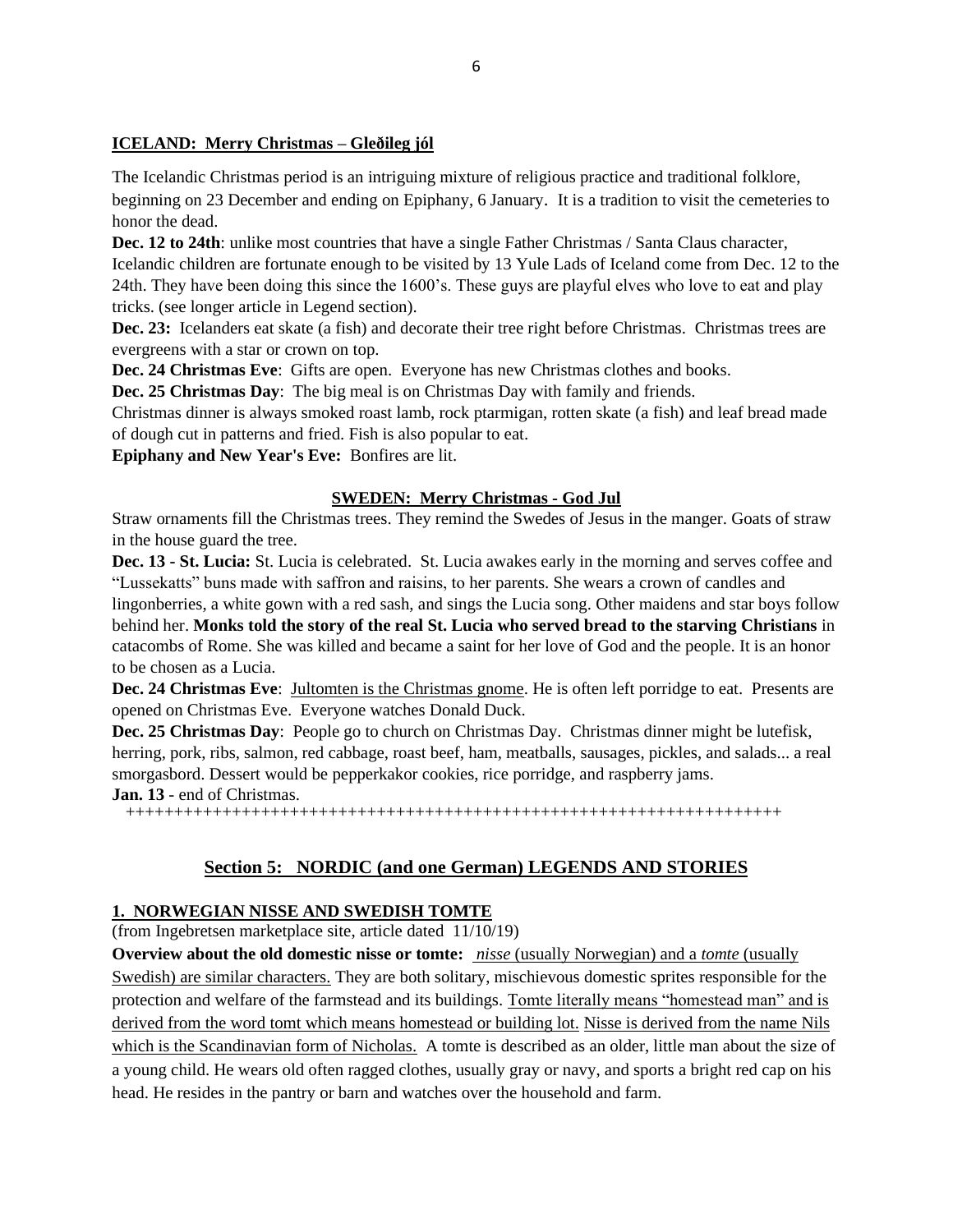#### NISSE/TOMTE ARTICLE CONTINUED--

He is responsible for the care of the farm animals, especially the horses. The tomte or nisse has an enormous capacity for work but will not tolerate anyone's interference. It is believed that a clean and orderly home or farm is an indication that this domestic sprite resides there.

Tomtar and nisser require very little of the humans they work for. They demand only the respect and trust of the farmer and a bowl of julegrøt (Christmas porridge) with butter on Christmas Eve. These spirits will not remain in a home where respect is lacking and thus the farm will not thrive and the farmer will be reduced to poverty.

**About present day julenisse:** the julenisse is very different form the legends of the domestic tomte or nisse. The julenisse is portrayed as an older, good natured, adult-sized man (not surprisingly the size of an *uncle* or father) with a long white beard and a red hat and suit. He carries a sack of toys on his back, visits children in their homes on Christmas Eve and always asks, "Are there any good children here?" ("Er det noen snille barn her?") Many Scandinavian children also believe he lives at the North Pole where he has a workshop.

The Norwegian julenisse is very much like the American Santa Claus and is based upon the German legend of St. Nicholas (nisse is a derivative of Nicholas), who was the patron saint of children and seamen. He was known for his many kind acts toward children.

#### **NORWEGIAN NISSE LEGENDS:**

#### *1. When the Nisse Got No Butter on His Christmas Porridge*

A nisse considers porridge his due and is greedy for butter. The legend illustrates the consequences of tampering with his porridge. One Christmas Eve a servant girl decided she would play a trick on the nisse. She hid the butter for his grøt at the bottom of the bowl. When the nisse saw there was no butter on his Christmas porridge, he went to the shed and killed the best cow. He wanted to show them he did not appreciate them begrudging him a little bit of butter. He returned to the barn to eat the porridge anyway. When he discovered the butter at the bottom of the bowl, he felt so bad that he walked to the neighbor's farm, took their best cow, and led her back to the stall of the cow he had killed.

#### 2. *The Nisse Who Stole Fodder*

According to legend, domestic spirits often steal from a neighbor to increase the prosperity of the farm where they make their home. This is demonstrated in this legend.

There once was a farmer who had no hay left for his farm animals. He sat one day and complained about it when he heard a voice say, "I will help you." The farmer looked around but couldn't find where the voice came from. After a few days he noticed his animals were thriving although they had no food. One day the farmer decided he would take his chances and cross the ice to a neighboring village to buy some hay. When he was in the middle of the ice a small man appeared and asked where he was going. The farmer replied that he was going to buy hay. The little man said not to worry because he would help him, so the farmer returned home. One night the farmer noticed by moonlight a little man leading one of his cows across the ice to a neighbor's farm. When they returned the cow was loaded down with hay. Then the farmer realized the little man was a

nisse and he had been fetching hay for the animals.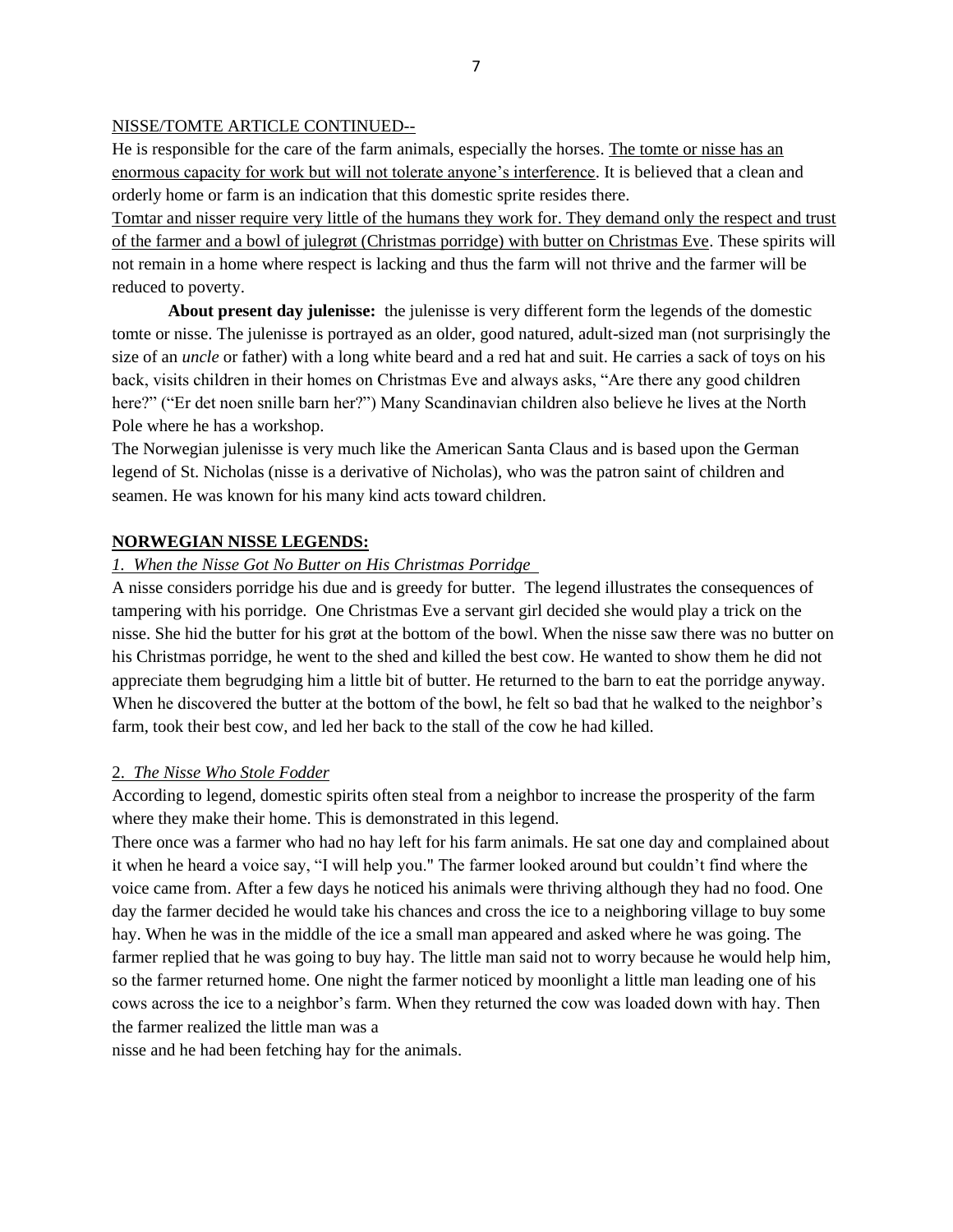

#### **2. SWEDISH JULTOMTE LEGEND:** In Sweden, the jultomte is accompanied by the

Christmas goat who pulls his sleigh as he delivers gifts to the children's homes. In pagan times, the god Thor was believed to ride across the sky in a chariot pulled by two goats. Christians adopted the goat as a Christmas symbol. The chained figure of a buck is a representation of Lucifer who was conquered by the good Saint Nicholas and is destined to accompany his master on his journey to distribute gifts to the children. Today the goat is a benign straw figure but still a very well-known Christmas symbol.

# **ST. LUCIA -- In Scandinavian and Other Countries**

(note from Sharon: before COVID, Cheri Johnson gathered children from Blå Fjell lodge and the area to process in the Dec. 13th concert at St. Andrews Catholic Church. Children from Bla Fjell lodge also processed at our lodge Julefest.

**General Information: Saint Lucy's Day**, also called the **Feast of Saint Lucy** is celebrated most widely in [Scandinavia](https://en.wikipedia.org/wiki/Scandinavia) and in [Italy,](https://en.wikipedia.org/wiki/Italy) with each emphasizing a different aspect of her story. It is a [Christian](https://en.wikipedia.org/wiki/Christianity) [feast](https://en.wikipedia.org/wiki/Calendar_of_saints)  [day](https://en.wikipedia.org/wiki/Calendar_of_saints) observed on 13 December. The observance commemorates [Lucia of Syracuse,](https://en.wikipedia.org/wiki/Saint_Lucy) an early-4thcentury [virgin martyr](https://en.wikipedia.org/wiki/Virgin_martyr) under the Diocletianic Persecution, who according to legend brought food and aid to Christians hiding in the [Roman catacombs,](https://en.wikipedia.org/wiki/Catacombs_of_Rome) wearing a candle lit wreath on her head to light her way and leave her hands free to carry as much food as possible. Her feast day, which coincided with the [shortest](https://en.wikipedia.org/wiki/Winter_solstice)  [day of the year](https://en.wikipedia.org/wiki/Winter_solstice) prior to calendar reforms, is widely celebrated as a festival of light. Falling within the [Advent season,](https://en.wikipedia.org/wiki/Advent) Saint Lucy's Day is viewed as a precursor of [Christmastide,](https://en.wikipedia.org/wiki/Christmastide) pointing to the arrival of the [Light of Christ](https://en.wikipedia.org/wiki/Light_of_Christ) in the [calendar](https://en.wikipedia.org/wiki/Liturgical_year) on [Christmas Day.](https://en.wikipedia.org/wiki/Christmas)

**In Norway, Sweden, and Swedish-speaking regions of Finland, where Lucy is called Santa Lucia in [Norwegian](https://en.wikipedia.org/wiki/Norwegian_language) and [Danish,](https://en.wikipedia.org/wiki/Danish_language) and Sankta Lucia in [Swedish](https://en.wikipedia.org/wiki/Swedish_language)**, she is represented as a lady in a white dress [symbolizing](https://en.wikipedia.org/wiki/Christian_symbolism) a [baptismal robe](https://en.wikipedia.org/wiki/Baptismal_clothing) and a red sash symbolizing the blood of her [martyrdom,](https://en.wikipedia.org/wiki/Christian_martyrs) with a crown or wreath of candles on her head. **On St. Lucia feast day,** as songs are sung, girls dressed as Saint Lucy carry cookies and [saffron buns](https://en.wikipedia.org/wiki/Saffron_bun) in [procession,](https://en.wikipedia.org/wiki/Procession#Christian) which symbolizes bringing the [Light of](https://en.wikipedia.org/wiki/Light_of_Christ) Christ into the world's darkness. In both Protestant and Catholic churches, boys participate in the procession as well, playing different roles associated with Christmastide, such as that of [Saint Stephen.](https://en.wikipedia.org/wiki/Saint_Stephen%27s_Day) The celebration of Saint Lucy's Day is said to help one live the winter days with enough light

**In the Italian regions of** [Lombardy,](https://en.wikipedia.org/wiki/Lombardy) [Emilia-Romagna,](https://en.wikipedia.org/wiki/Emilia-Romagna) [Veneto,](https://en.wikipedia.org/wiki/Veneto) [Friuli Venezia Giulia,](https://en.wikipedia.org/wiki/Friuli_Venezia_Giulia) [Trentino-Alto](https://en.wikipedia.org/wiki/Trentino-Alto_Adige/S%C3%BCdtirol)  [Adige,](https://en.wikipedia.org/wiki/Trentino-Alto_Adige/S%C3%BCdtirol) in the north of the country, and [Sicily,](https://en.wikipedia.org/wiki/Sicily) in the south, as well as in the Croatian coastal region of [Dalmatia;](https://en.wikipedia.org/wiki/Dalmatia) **and in Hungary and Croatia**, a popular tradition on Saint Lucy's Day involves planting wheat grains that grow to be several centimeters tall by Christmas Day, representing the [Nativity of Jesus.](https://en.wikipedia.org/wiki/Nativity_of_Jesus)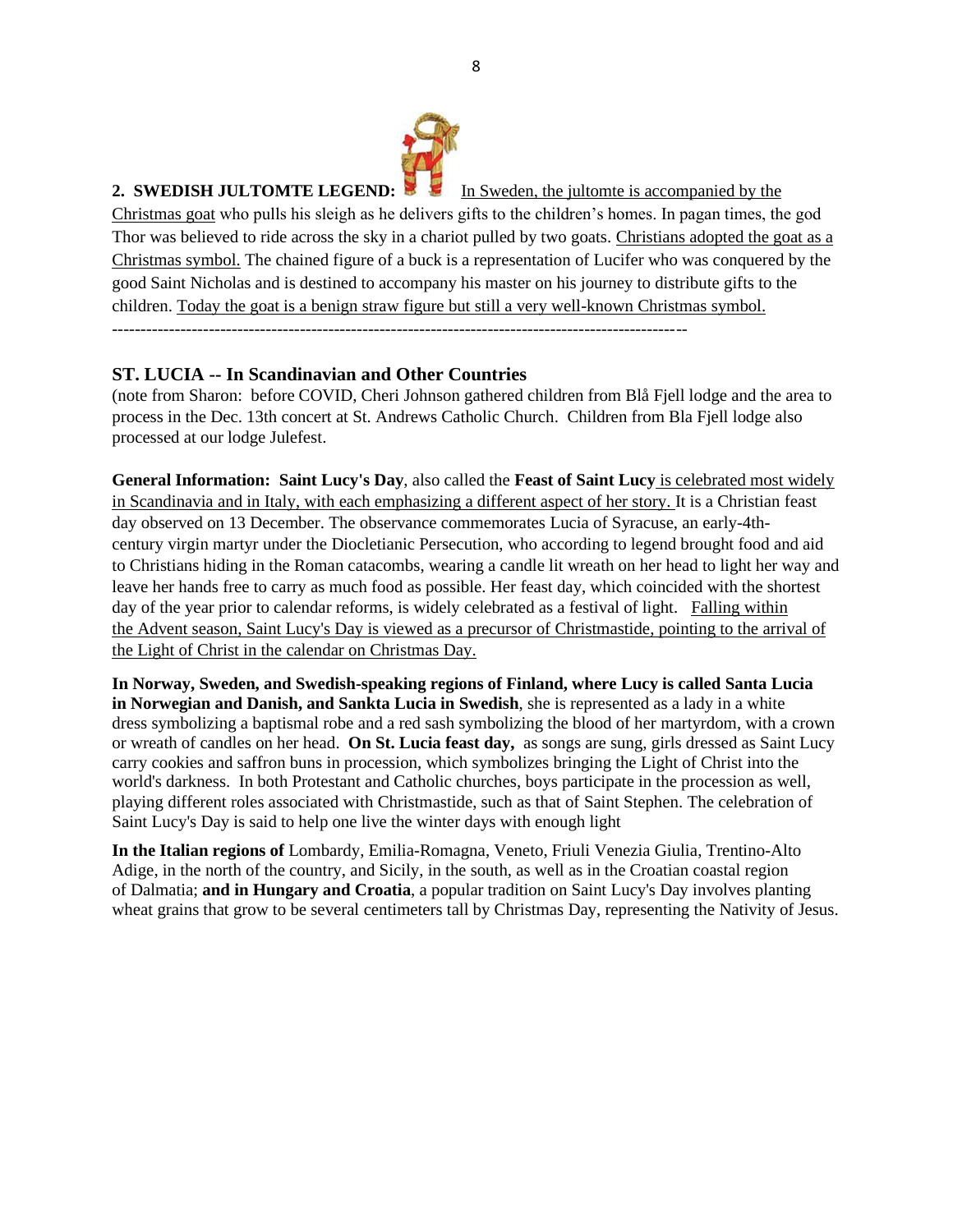# **ICELAND - Celebrating Christmas with 13 trolls (picture of next page)**

(from Sharon: in my opinion, this would be very scary to tell children)

#### **Grýla - their mother**

From a relatively young age Icelandic children are told the story of [Grýla,](http://jol.ismennt.is/english/gryla-terry-gunnell.htm) the ogress living in the Icelandic mountains. She is a dreadful character, described as part troll and part animal and the mother of 13 precocious boys (the Yule Lads). Grýla lives in the mountains with her third husband, her thirteen children and a black cat. Every Christmas, Grýla and her sons come down from the mountains: Grýla in search of naughty children to boil in her cauldron and the boys in search of mischief. She can only capture children who misbehave but those who repent must be released.

#### **The Yule Lads**

Icelandic children place a shoe in their bedroom window each evening in the 13 days before Christmas. Every night one [Yuletide](http://en.wikipedia.org/wiki/Yule_Lads) lad visits, leaving sweets and small gifts or rotting potatoes, depending on how that particular child has behaved on the preceding day. Each [Yuletide](http://grapevine.is/Features/ReadArticle/The-Yuletide-Lads-Rise-To-Christmas-Stardom) lad has a specific idiosyncrasy and will therefore behave in a particular manner.

#### **The Christmas Cat**

Old Icelandic folklore states that every Icelander must receive a new piece of clothing for Christmas or they will find themselves in mortal danger. An enormous black cat prowls Iceland on [Christmas](http://www.grapevine.is/Author/ReadArticle/the-christmas-cat) Eve and eats anyone who doesn't follow this simple rule. This obnoxious feline is known as the Christmas Cat.

# **The Icelandic Yule Lads**



**GERMANY - THE CHRISTMAS PICKLE** (husband Bob's heritage. Text is on the label of a Roman, Inc. from a tree decoration: a jar with shredded paper and a small pickle barely visible inside it.)

-----------------------------------------------------------------------------------------------------------------------------

In Old World Germany the last decoration placed on the Christmas Tree was always a pickle. carefully hidden deep in the boughs. Legend has it that the observant child who found it on Christmas Day was blessed with a year of good fortune and a special gift.

**+++++++++++++++++++++++++++++++++++++++++++++++++++++++++++++++++++**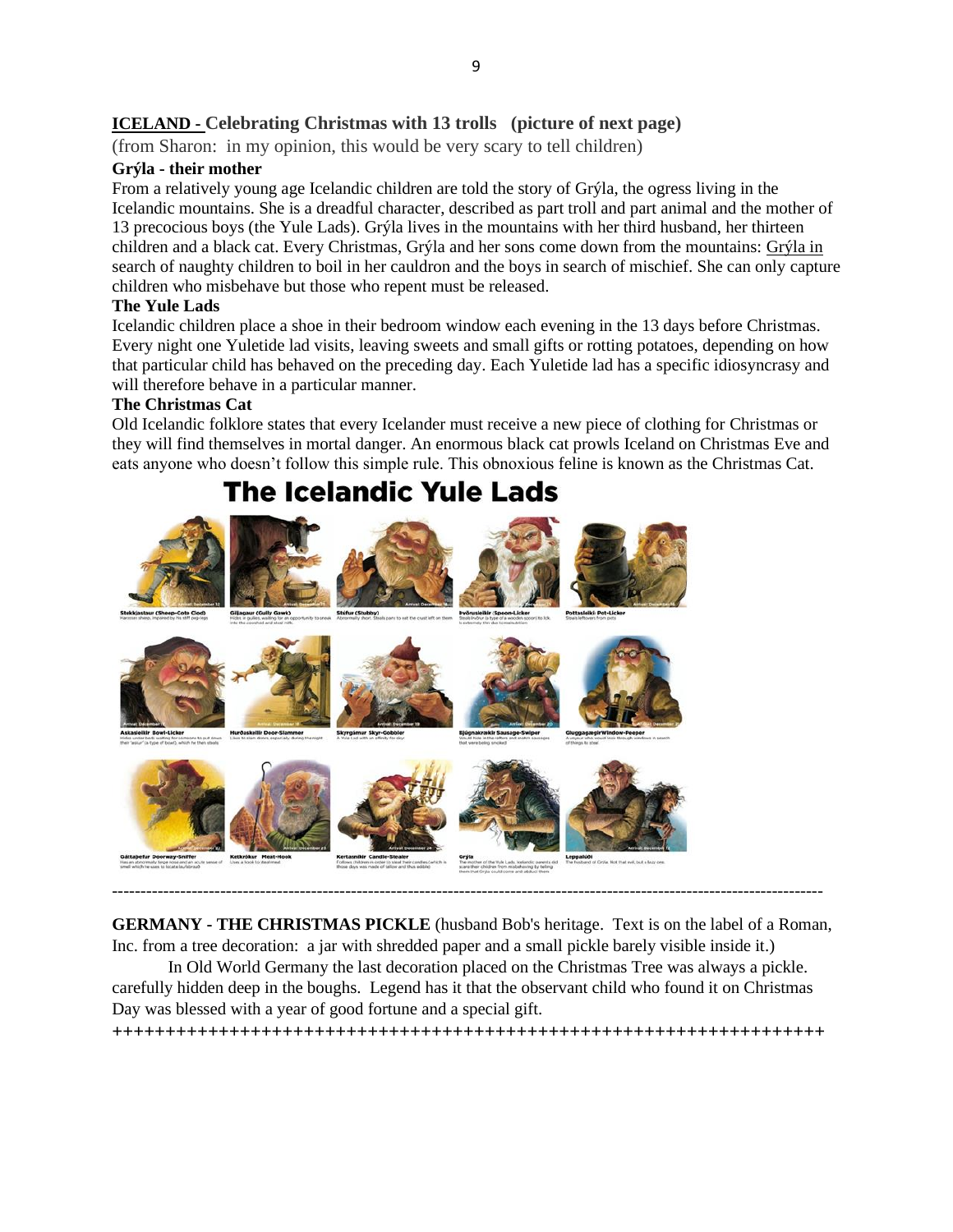#### **Section 6: LUTEFISK LAMENT**

(shared by Kathy Clark, who used it for a skit in last year's lodge Julefest) 'Twas the night before Christmas, with things all a hustle, As Momma got set for the Christmas Eve tussle, Aunts, Uncles and Cousins were all coming here, To fill up their stomachs with Christmas eve cheer.

I sat alone with a feeling of dread, As visions of lutefisk danced in my head. The thought of the smell made my eyeballs start burning, The thought of the taste set my stomach to churning. For I'm one of those who Norwegians rebuff - - - A Scandihoovian boy who can't stand the stuff!

Each year, however, I play at the game, To spare Momma and Papa the undying shame. I must bear up bravely; I can't take the risk Of relatives knowing I hate lutefisk! I know they would spurn me, my presents withold If the unthinkable, unspeakable truth they were told!

Soon from the kitchen an odor came stealing, An odor that set my senses to reeling. The smell of lutefisk crept down the hall and wilted a plant, in a pot on the wall. The others reacted as though they were smitten, While the aroma laid low my small helpless kitten.

Uncles Oscar and Lars said, "Oh, that smells yummy!" While Aunt Olga just beamed as she patted her tummy. The scent skipped off the ceiling as it came through the door, And the bird in the cuckoo clock fell on the floor.

Momma announced dinner by ringing a bell, And they rushed to the table with a whoop and a yell. I lifted my eyes to heaven and sighed, And a rose on the wallpaper withered and died. With unhurried pace I went to my chair, And sat down in silence with an unseeing stare.

Most of the food was already in place, There only remained the lutefisk space. Then in it came - - - you could just hear the drools, You would think that the bowl held Norway's crown jewels! Then Momma lifted the cover on that steaming dish, And I was face to face with that quivering fish. Uncle Sven action: Me first!", I heard Uncle Sven call,